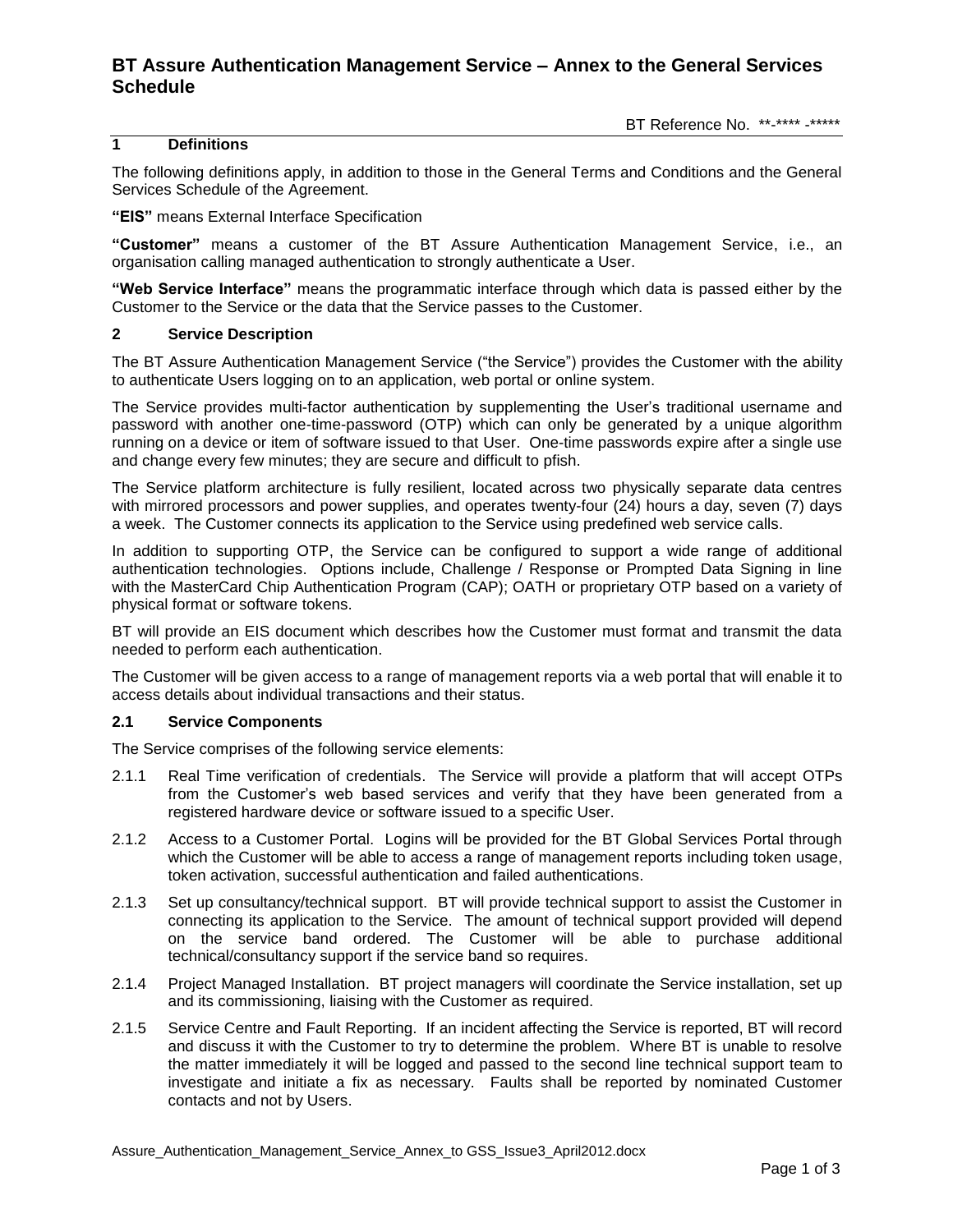# **BT Assure Authentication Management Service – Annex to the General Services Schedule**

BT Reference No. \*\*-\*\*\*\* -\*\*\*\*\*

## **2.2 Additional Services (Options)**

- 2.2.1 BT can provide, (at an additional charge) a range of second factor credentials, such as keyfob tokens, desktop tokens, soft tokens, which integrate with the Service. The Customer is responsible for the distribution of the tokens.
- 2.2.2 For an additional charge, BT will distribute tokens directly to Users. The Customer will provide details of its Users and their location/address.

### **3 Service Delivery**

BT will:

- 3.1 Configure the Service platform to interface with the Customer's application, to accept and process one time passwords and return a pass/fail response.
- 3.2 Load details of the tokens that have been issued by the Customer that will be authenticated by the Service.
- 3.3 Activate tokens as 'in use' on the platform on request of the Customer.
- 3.4 Deactivate tokens as 'not in use' on the platform on request of the Customer.
- 3.5 Provide the Customer with an EIS document detailing how the Customer's application will interface with the Service.
- 3.6 Provide an agreed number of technical/consultancy support days to assist the Customer's integration of its application with the Service.
- 3.7 Provide logins for the GS Customer Portal so that the Customer can access its BT-held data and management reports.
- 3.8 Provide a user manual for the Service.

#### **4 BT Service Management Boundary (SMB)**

If the Customer uses the Internet to access the Service, the SMB is the interface between BT's network and the Internet. BT will not be responsible for web service calls leaving the Customer's network and transporting across the Internet.

If the Customer orders a BT provided dedicated link to access to the Service the SMB is at the point of connection to the BT data centre.

### **5 The Customer's Responsibilities**

- 5.1 The Customer is responsible for ensuring that all information necessary to perform the requested authentication is collected and transported to the advertised BT address via a properly formatted web call as described in the EIS document.
- 5.2 The Customer is responsible for all communication with its Users. Communication between BT and the Customer will be via nominated Customer contacts.
- 5.3 BT can determine that the OTP has come from a specific device, but not that the person using the device is the nominated User, therefore the Customer agrees that it is responsible for examining the results of the Service and for deciding whether to grant or deny access to its systems and/or applications.
- 5.4 The Customer is responsible for ensuring that any token is in the possession of the correct person and is used in accordance with its rules and regulations.
- 5.5 The Customer must notify BT of all tokens that are to be activated or deactivated by the process set out in the user manual.
- 5.6 Tokens are electrical or electronic equipment within the meaning of the European Directive No. 2002/96/EC of 27 January 2003 relating to waste electrical and electronic equipment and its